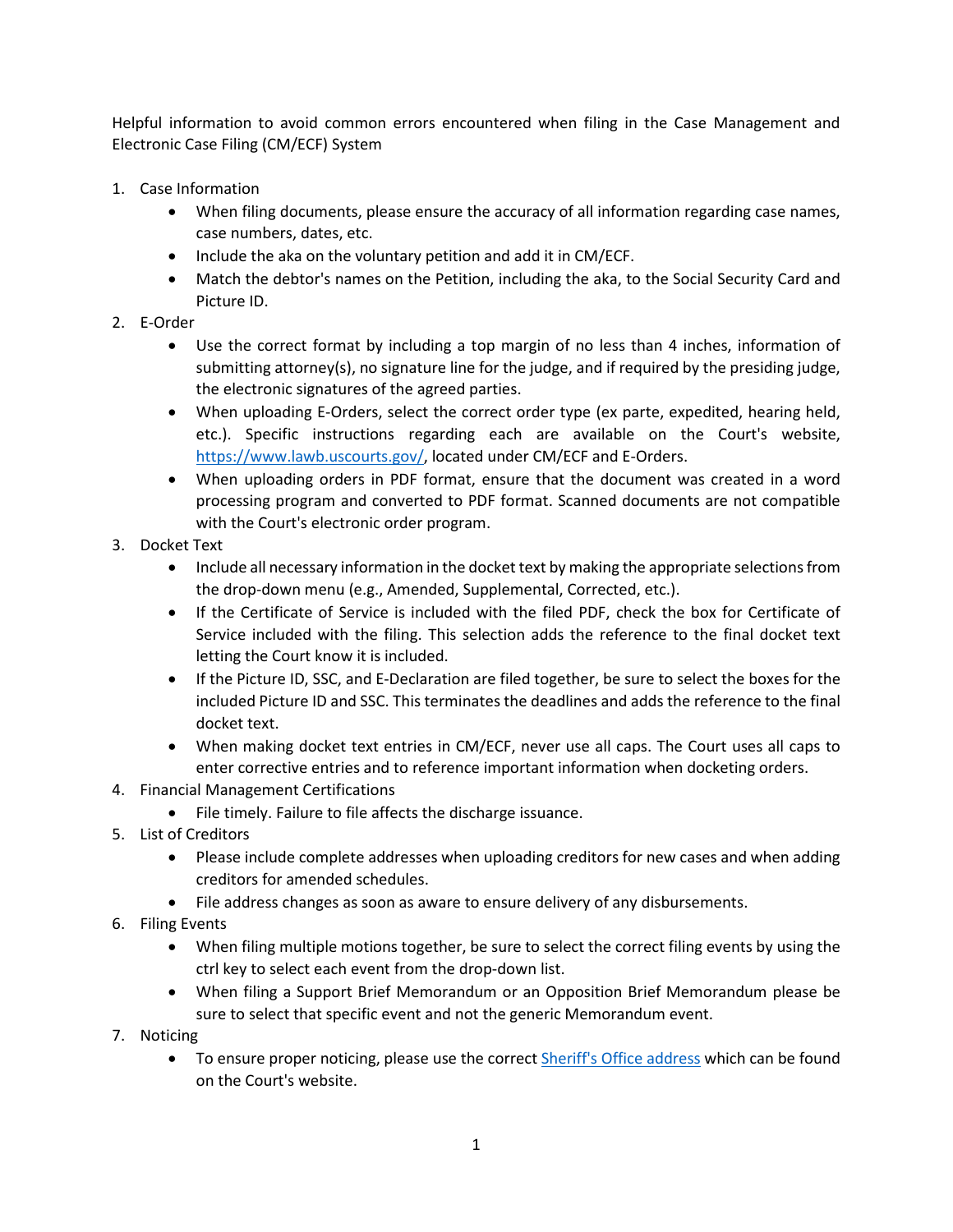- Filing a Notice of Appearance does not automatically trigger electronic notices to the filer. It adds them to the mailing matrix. Email notification requires activation of CM/ECF account.
- 8. Party Type
	- When filing on behalf of a party other than the debtor, please change the party type from debtor (default) to the correct party type (i.e., creditor).
	- When filing Applications to Employ Special Counsel, do not check the box that creates an attorney/party association with the debtor. Incorrectly checking the box places the filer's name on the docket sheet as the debtor's attorney.
- II. Technical and Fee Related Issues
	- 1. Login Issues
		- Forgotten passwords. If the filer has not yet linked their CM/ECF account to PACER, the Clerk's Office can issue a temporary password which the filer will then use to link their accounts (instructions are available at [Linking PACER Account to ECF Account\)](https://www.lawb.uscourts.gov/sites/lawb/files/NextGen_%20Linking_PACER_account_to_ECF_account_0.pdf). If the filer forgetting their password has already linked their account to PACER, they can recover their login and password using the "Forgot Username" and "Forgot Password" on the login page (or by calling 1-800-676-6856).
		- If after logging into the system, a user does not see "Bankruptcy" or "Adversary" on the toolbar to file a document, this indicates the user is logged into PACER with a view-only account. Please verify you are logged into the system with the correct filing account.
	- 2. CM/ECF Lockout
		- If a filer is locked out of CM/ECF due to non-payment of a fee and wants to pay the delinguent fee by credit card, the filer needs to contact the Court's financial department to unlock the account. If that is the case, contact the court's financial department and ask for Lori Norris, Financial Specialist II at 318-676-4267 or via email at lori norris@lawb.courts.gov.
	- 3. Payment Method Issues
		- When filing a case or motion with a fee, filers desiring to pay with a credit card should be careful to leave the "Receipt #" box blank. Filers selecting "O" are indicating that they intend to pay by money order or check and will not be prompted to pay. If an error is made in this regard, the filer will need to contact the court's financial department and ask for Lori Norris, Financial Specialist II at 318-676-4267 or via email at lori\_norris@lawb.courts.gov to reset this option.
	- 4. Fees Due
		- If a filer needs to add a secondary email to receive notices when a fee is past due, the filer will need to make the request to the Clerk's office in writing, on letterhead, signed, and faxed to 318-319-6799.
		- On installment payments, if the 1st installment isn't paid by the due date an Order to Show Cause Why Case Should Not Be Dismissed for Failure to Pay Required Fees will be filed by the Court and set for hearing. If the fee is paid before the hearing date, the Show Cause hearing will automatically be taken off the calendar.
		- If a duplicate or erroneous fee payment needs to be refunded, the financial department will need to be contacted immediately. When the request is made **on the same day the fee is paid,** the court can void the payment and no refund will be necessary. If the request is made after the day the fee is paid, the filer **must** file a motion and order detailing the error and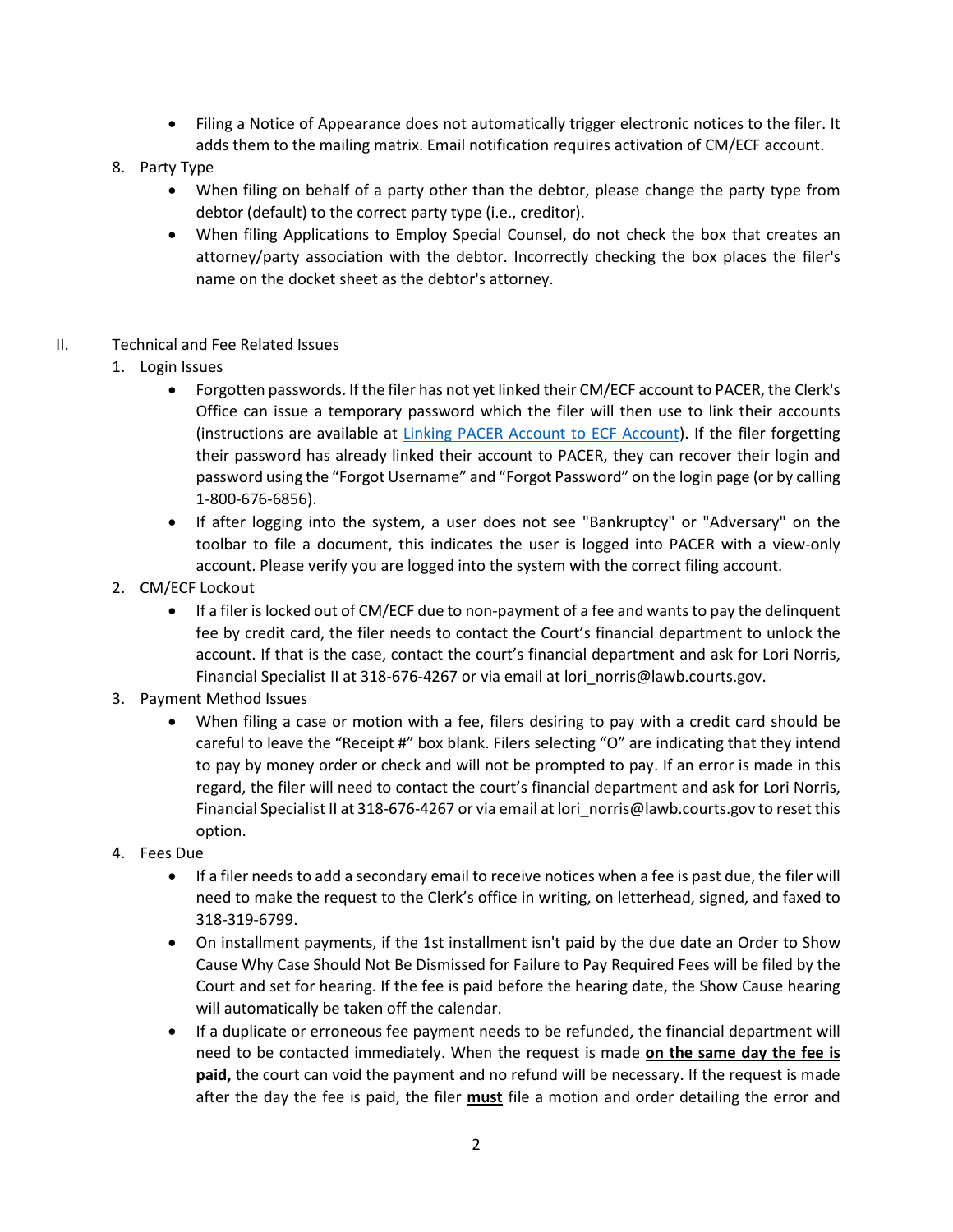requesting a refund of the fee. Contact the court's financial department and ask for Lori Norris, Financial Specialist II at 318-676-4267 or by email at lori\_norris@lawb.courts.gov.

• When filing a motion to abandon in conjunction with a motion for relief from stay, the filer must select the motion to abandon filing event from the drop-down menu before selecting the motion for relief from stay. Otherwise, the filer will incur two filing fees instead of one. Filers failing to follow this process should contact the court's financial department and ask for Lori Norris, Financial Specialist II at 318-676-4267 or by email at lori\_norris@lawb.courts.gov.

## III. Common Courtroom Related Issues

- 1. Evidence
	- Sufficient copies of Exhibit Lists and Exhibits are not consistently provided for the Judge, Law Clerk, ECRO, Witness. See LBR 9014-1(c) requiring 4 bound copies.
	- Please reference Judge-specific procedures regarding the planned presentation of evidence available at the court's website (www.lawb.uscourts.gov) under the Judges tab.
	- Participants who are not familiar with the evidence presentation systems in the courtrooms can obtain training by contacting the court's Department of IT via email at LAWBml\_Courtroom\_Technology@lawb.uscourts.gov. An in-person training session will be scheduled with a member of the court's IT team. Attorneys should be cognizant of scheduling any such training well in advance of the hearing date in which they intend to present evidence.
- 2. Wifi Connection
	- Wifi access is available in all but the Alexandria courtroom for the convenience of the public. The wifi network is LAW Public and the password is publicwif!.
- 3. Zoom Participation
	- Participant having trouble controlling speaker volume on his/her end when connected to Zoom hearing. Consider planning a test meeting in advance to troubleshoot audio issues prior to the court hearings.
	- Occasional service disruption," spotty" connection by participant when connected to Zoom hearing. When internet service becomes unreliable plan on disjoining the meeting and calling in for the audio-only option.
	- Disruptive background noise from the location where the Zoom hearing participant is located (opening/closing file drawers, people talking in background, phones ringing, street/traffic noise, etc.). Participant should mute their microphone to eliminate disruption of the hearing.
- 4. In Court Participation
	- Participants should be careful to speak into microphones to be sure all audio is recorded.
- 5. Audio recordings/transcripts
	- Requests for audio recordings need to be made using form AO 436 and request for transcripts need to be made using form AO 435 available both on the court's website and at [www.uscourts.gov.](http://www.uscourts.gov/)
- 6. Disability Accommodations
	- All courtrooms are equipped with assistive listening devices that can be requested from the ECRO.
	- If a participant has a disability which complicates access to the courtroom, the party or their attorney should contact the Clerk's Office at the applicable location to discuss available